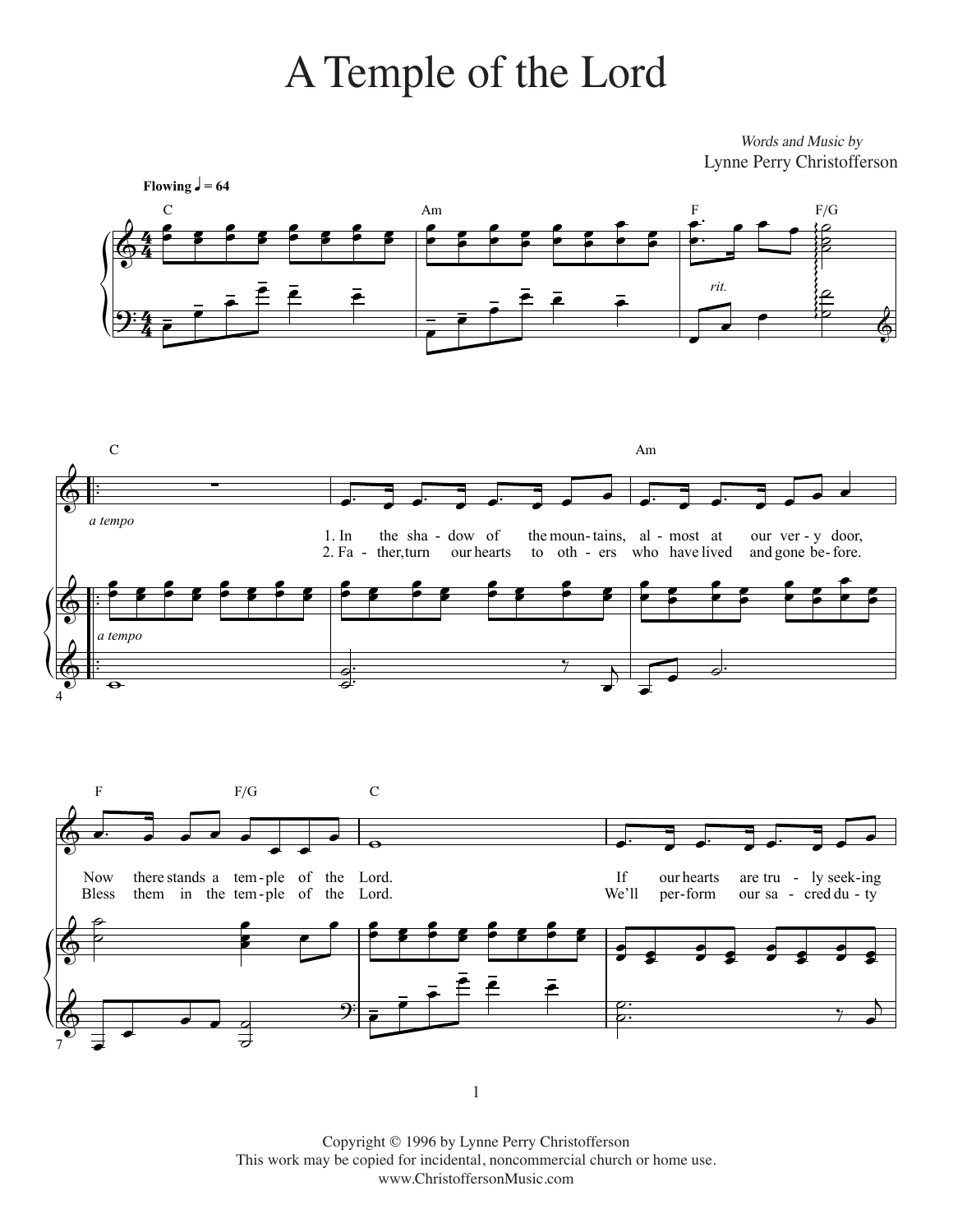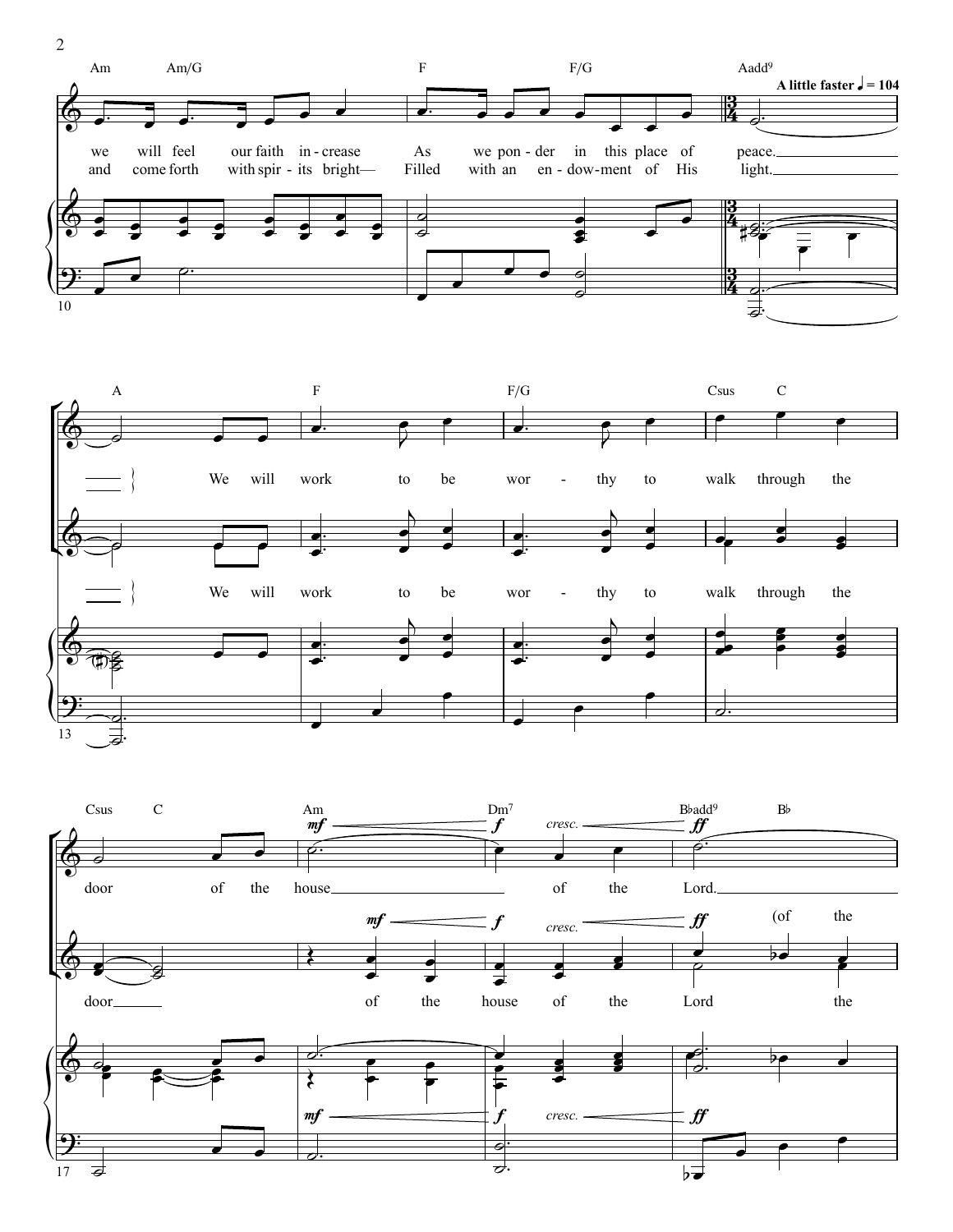

˙™

29

3 3